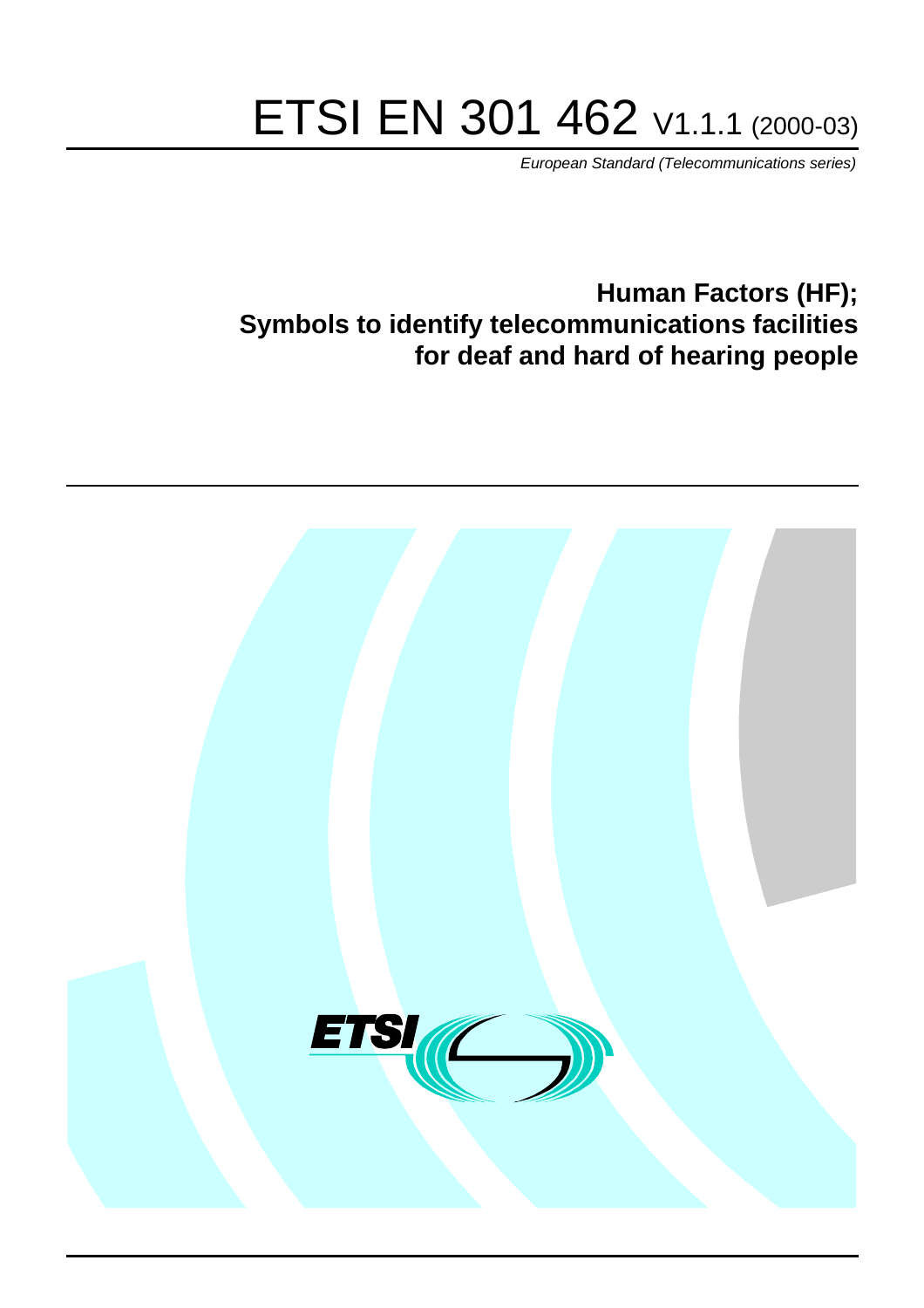Reference DEN/HF-02017

Keywords character, hearing aid, HF, PWSN

#### **ETSI**

Postal address F-06921 Sophia Antipolis Cedex - FRANCE

Office address

650 Route des Lucioles - Sophia Antipolis Valbonne - FRANCE Tel.: +33 4 92 94 42 00 Fax: +33 4 93 65 47 16 Siret N° 348 623 562 00017 - NAF 742 C Association à but non lucratif enregistrée à la Sous-Préfecture de Grasse (06) N° 7803/88

Internet

secretariat@etsi.fr Individual copies of this ETSI deliverable can be downloaded from http://www.etsi.org If you find errors in the present document, send your comment to: editor@etsi.fr

#### **Important notice**

This ETSI deliverable may be made available in more than one electronic version or in print. In any case of existing or perceived difference in contents between such versions, the reference version is the Portable Document Format (PDF). In case of dispute, the reference shall be the printing on ETSI printers of the PDF version kept on a specific network drive within ETSI Secretariat.

#### **Copyright Notification**

No part may be reproduced except as authorized by written permission. The copyright and the foregoing restriction extend to reproduction in all media.

> © European Telecommunications Standards Institute 2000. All rights reserved.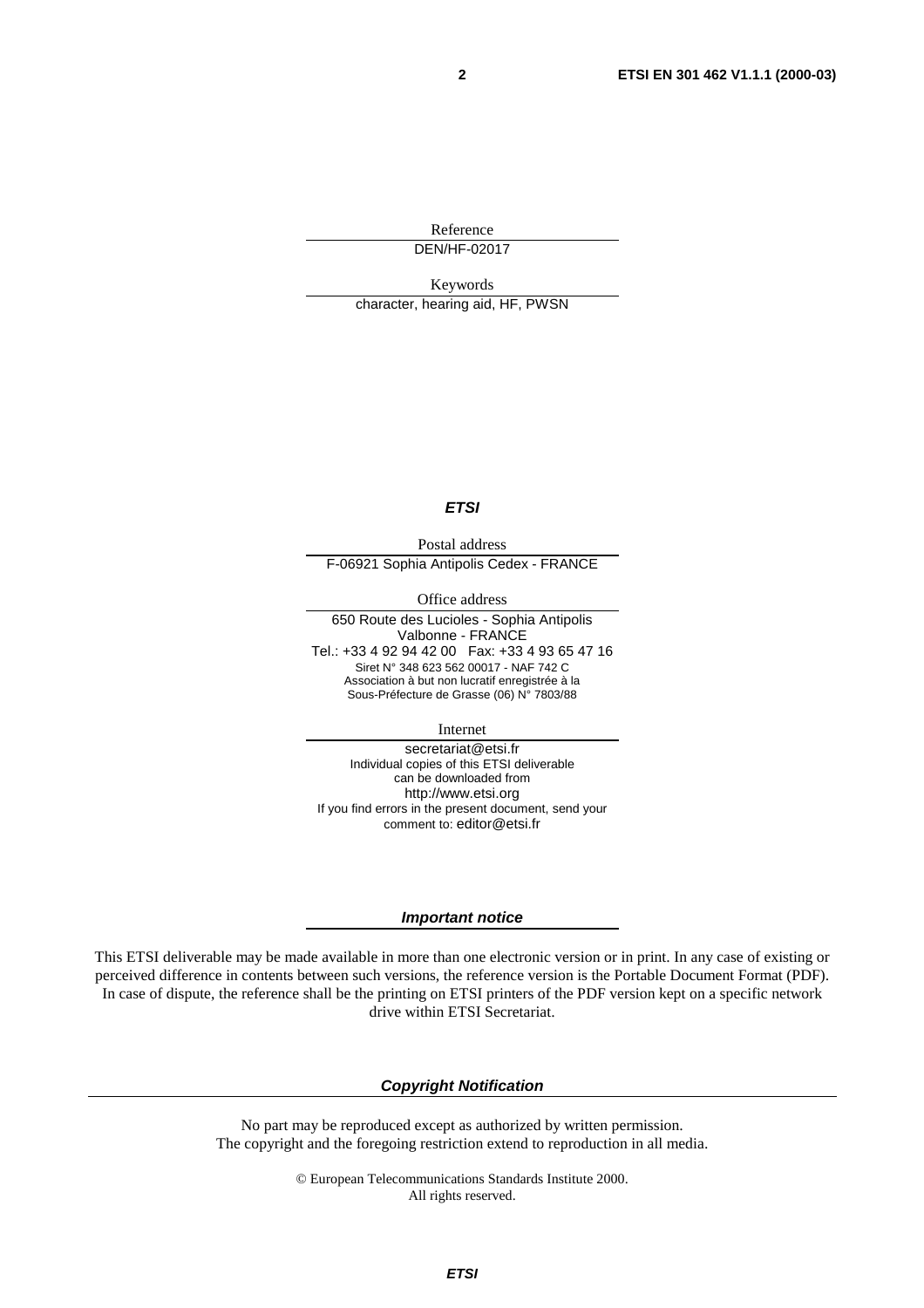# Contents

| 1                  |  |  |  |
|--------------------|--|--|--|
| 2                  |  |  |  |
| 3                  |  |  |  |
| 3.1<br>3.2         |  |  |  |
| $\overline{4}$     |  |  |  |
| 4.1<br>4.1.1       |  |  |  |
| 4.1.2              |  |  |  |
| 4.2<br>4.2.1       |  |  |  |
| 4.2.2<br>4.3       |  |  |  |
| 4.3.1              |  |  |  |
| 4.3.1.1<br>4.3.1.2 |  |  |  |
| 4.3.2              |  |  |  |
| 4.3.2.1<br>4.3.2.2 |  |  |  |
| 4.4<br>4.4.1       |  |  |  |
| 4.4.2              |  |  |  |
| 4.5<br>4.5.1       |  |  |  |
| 4.5.1.1            |  |  |  |
| 4.5.1.2<br>4.5.2   |  |  |  |
| 4.5.2.1<br>4.5.2.2 |  |  |  |
|                    |  |  |  |
|                    |  |  |  |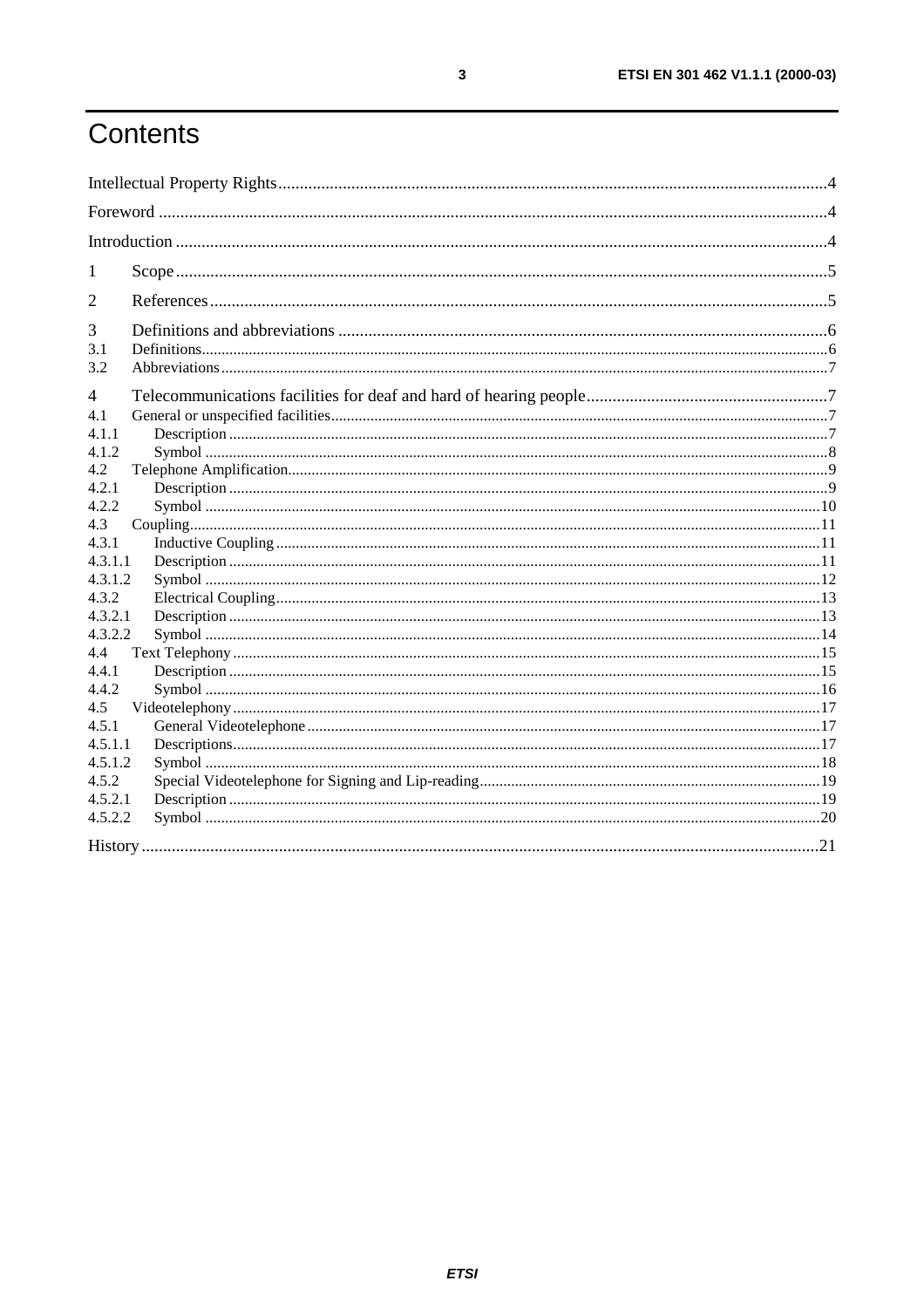# Intellectual Property Rights

IPRs essential or potentially essential to the present document may have been declared to ETSI. The information pertaining to these essential IPRs, if any, is publicly available for **ETSI members and non-members**, and can be found in SR 000 314: *"Intellectual Property Rights (IPRs); Essential, or potentially Essential, IPRs notified to ETSI in respect of ETSI standards"*, which is available from the ETSI Secretariat. Latest updates are available on the ETSI Web server (http://www.etsi.org/ipr).

Pursuant to the ETSI IPR Policy, no investigation, including IPR searches, has been carried out by ETSI. No guarantee can be given as to the existence of other IPRs not referenced in SR 000 314 (or the updates on the ETSI Web server) which are, or may be, or may become, essential to the present document.

## Foreword

This European Standard (Telecommunications series) has been produced by ETSI Technical Committee Human Factors (HF).

Technical Report TR 101 767 [4] describes the work that was undertaken in choosing and testing the symbols presented in the present document. TR 101 767 [4] shows that the principles laid out in EG 201 379 [1].

| <b>National transposition dates</b>                                                         |                  |  |  |
|---------------------------------------------------------------------------------------------|------------------|--|--|
| Date of adoption of this EN:                                                                | 11 February 2000 |  |  |
| Date of latest announcement of this EN (doa):                                               | 31 May 2000      |  |  |
| Date of latest publication of new National Standard<br>or endorsement of this $EN$ (dop/e): | 30 November 2000 |  |  |
| Date of withdrawal of any conflicting National Standard (dow):                              | 30 November 2000 |  |  |

# Introduction

The symbols contained in the present document have been designed and tested in order to maximize their acceptability to deaf and hard of hearing people. The use of these symbols on, near, or otherwise associated with equipment that provides the appropriate facilities for deaf and hard of hearing people is encouraged. Such usage would be likely to increase the usage of the facilities provided and thus maximize the benefit to deaf and hard of hearing people.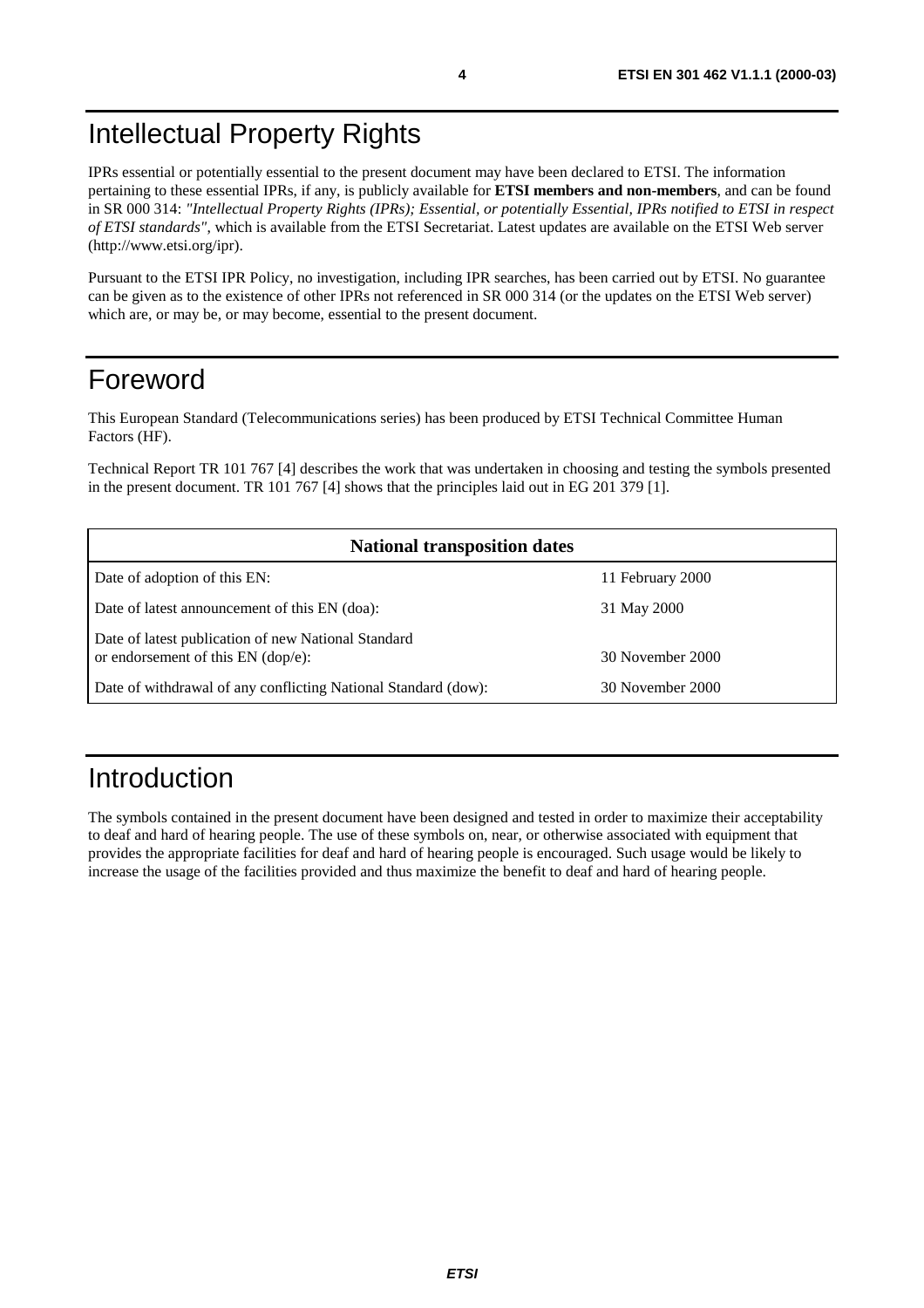### 1 Scope

The present document defines symbols to identify telecommunication facilities for deaf and hard of hearing people.

The telecommunication facilities addressed are:

- amplification;
- coupling for hearing aids, these include:
	- induction coupling;
	- electrical coupling.
- text telephony;
- videotelephony, these include:
	- general videotelephone;
	- high quality videotelephone, suitable for lip reading and fluent signing.
- general non-specific facilities which may or may not be telecommunication related.

The symbols in the present document are presented in accordance with the drafting rules described in IEC 416 [3].

This document is applicable to:

- telecommunication equipment and services provided by manufacturers, network operators and service providers, that offer the defined facilities or technologies intended to assist deaf and hard of hearing people;
- public information signs that may be used to identify telecommunication facilities intended to assist deaf and hard of hearing people;
- telecommunication directories that identify telecommunication facilities intended to assist deaf and hard of hearing people connected to specific numbers;
- packaging and/or associated product documentation that supports telecommunication equipment, facilities or services intended to assist deaf and hard of hearing people.

# 2 References

The following documents contain provisions which, through reference in this text, constitute provisions of the present document.

- References are either specific (identified by date of publication, edition number, version number, etc.) or non-specific.
- For a specific reference, subsequent revisions do not apply.
- For a non-specific reference, the latest version applies.
- A non-specific reference to an ETS shall also be taken to refer to later versions published as an EN with the same number.
- [1] EG 201 379: "Human Factors (HF); Framework for the development, evaluation and selection of graphical symbols".
- [2] ITU-T Definition 02.53 (1961): "List of definitions of essential telecommunication terms".
- [3] IEC 60416: "Guide for general principles for the creation of graphical symbols for use on equipment".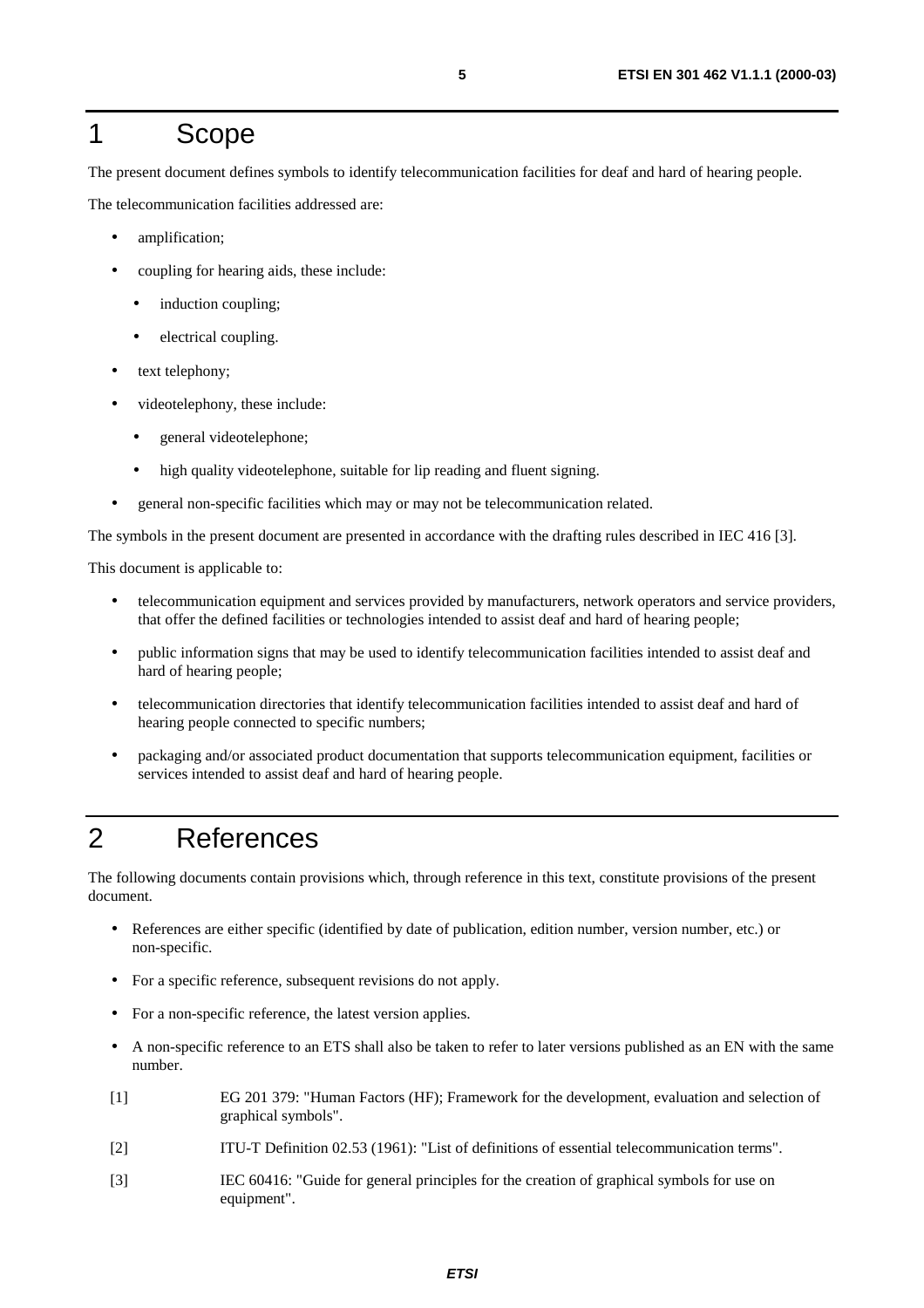- [4] TR 101 767: "Human Factors (HF); Symbols to identify telecommunications facilities for the deaf and hard of hearing people; Development and evaluation".
- [5] ETS 300 381: "Telephony for hearing impaired people; Inductive coupling of telephone earphones to hearing aids".
- [6] ETS 300 488: "Terminal Equipment (TE); Telephony for hearing impaired people; Characteristics of telephone sets that provide additional receiving amplification for the benefit of the hearing impaired".
- [7] ETS 300 679: "Terminal Equipment (TE); Telephony for the hearing impaired; Electrical coupling of telephone sets to hearing aids".
- [8] ETR 333: "Human Factors (HF); Text Telephony; Basic user requirements and recommendations".
- [9] IEC 60118-11 (1983): "Symbols and other markings on hearing aids and related equipment" (Implements CENELEC HD 450.11 S).

# 3 Definitions and abbreviations

### 3.1 Definitions

For the purposes of the present document, the following terms and definitions apply:

**additional receiving amplification:** facility provided in a terminal whereby the gain in the receiving direction from telephone line to ear may be increased (or decreased) relative to that required by the **relevant terminal standard,** for the purpose of enabling the user to select, within certain limits, his/her preferred receiving loudness. (as defined in ETS 300 488 [6])

**coupling:** linkage between two systems whereby energy is transferred from one system to another (ITU-T Definition 02.53 [2]). The energy may be in a form capable of conveying information

**electrical coupling:** transmission of information from one device to another through a direct electrical connection. The interconnection from a telephone to a hearing aid is taken from the electrical path to the telephone earphone (as required by ETS 300 679 [7])

**infra-red coupling:** transmission of information from one device to another by means of infra red radiation

**radio coupling:** transmission of information from one device to another by means of radio signals

**relevant terminal standard:** standard which would apply if the terminal concerned did not provide additional receiving amplification for the benefit of hearing impaired users. (As defined in ETS 300 488 [6])

**symbol:** symbols, pictograms, and icons are all graphic devices used to convey information, either as complementary to or as replacement for text. The word symbol is sometimes used specifically to refer to abstract representations, the word pictogram to refer specifically to pictorial representations, and the word icons to screen based graphical devices. In practice these distinctions are often unclear and so the term symbol is used here generically

**telephone amplification:** loose term implying the provision of **additional receiving amplification** within a telephone terminal

**text telephone:** terminal offering **text telephony** functions, either as a standalone unit or as an addition to a voice telephone, videotelephone or other telecommunication terminal; or as an application in a multifunction computer based terminal

**text telephony:** telecommunication facility offering real-time text conversation through telecommunication networks (as described in ETR 333 [8]). Text telephony may be combined with voice or video telephony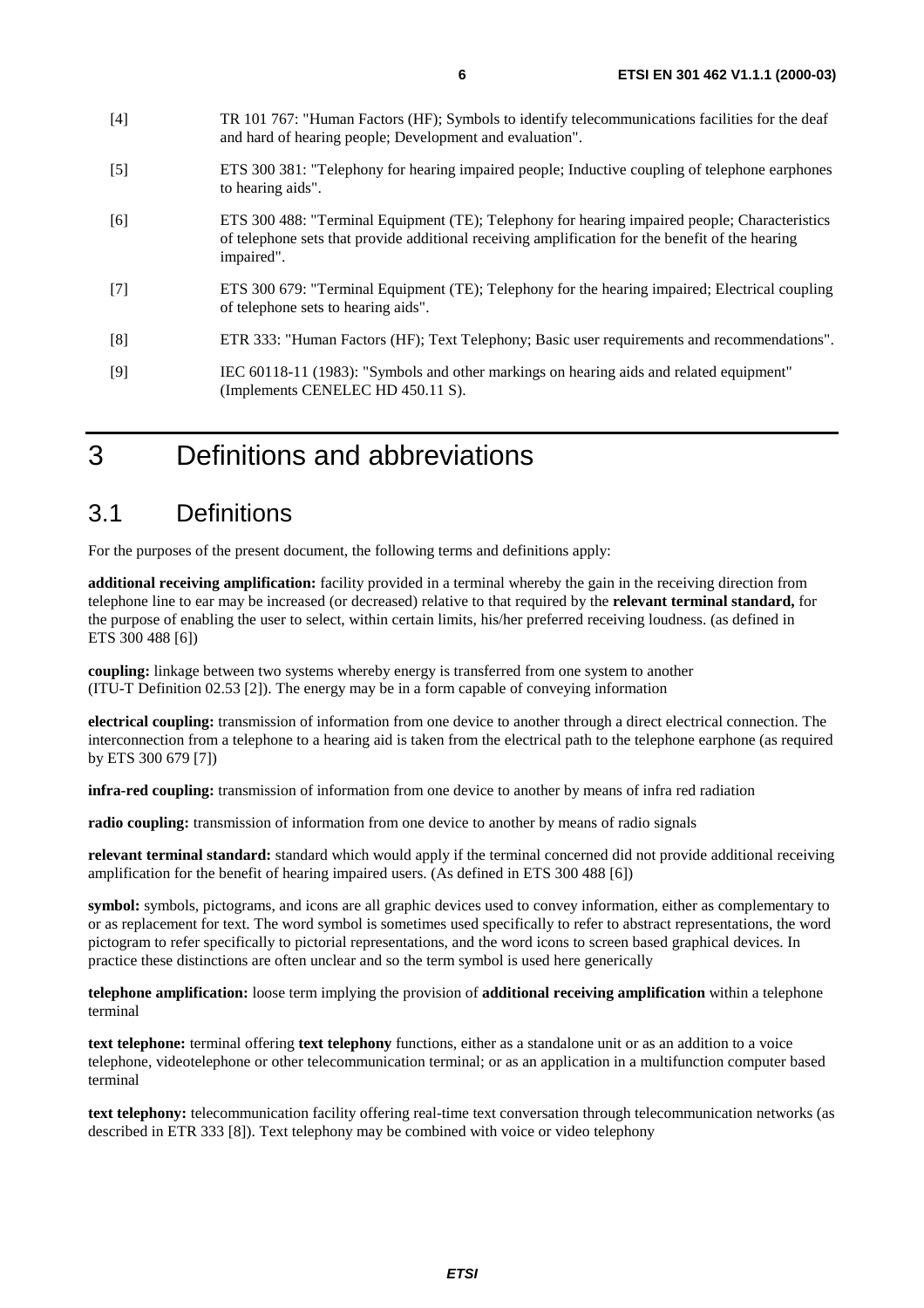**videotelephone:** terminal offering **videotelephony** functions, either as a standalone unit, or as an addition to a voice, text or other telecommunication terminal or as an application in a multifunction computer based terminal

**videotelephony:** telecommunication service providing an interactive, bi-directional, real-time audio-visual communication, normally intended for a single user at either end

### 3.2 Abbreviations

For the purposes of the present document, the following abbreviations apply:

| IEC -      | International Electrotechnical Commission |
|------------|-------------------------------------------|
| <b>ISO</b> | International Standards Organisation      |

# 4 Telecommunications facilities for deaf and hard of hearing people

### 4.1 General or unspecified facilities

#### 4.1.1 Description

Where facilities for deaf or hard of hearing people are provided it is necessary to be able to indicate this. In many instances it may be useful to indicate the specific facilities that are provided and many of the symbols in this document indicate such specific facilities. Where no symbol exists for the specific facility provided for deaf or hard of hearing people it is necessary to provide a symbol that gives a well understood general indication that some facility has been provided. Such a symbol can also be of value to indicate that a range of facilities is provided instead of or in addition to the provision of symbols indicating the individual facilities.

A symbol indicating general facilities for deaf and hard of hearing people can also form the basis for a set of symbols that indicate specific facilities by using additional graphic elements added to the general symbol.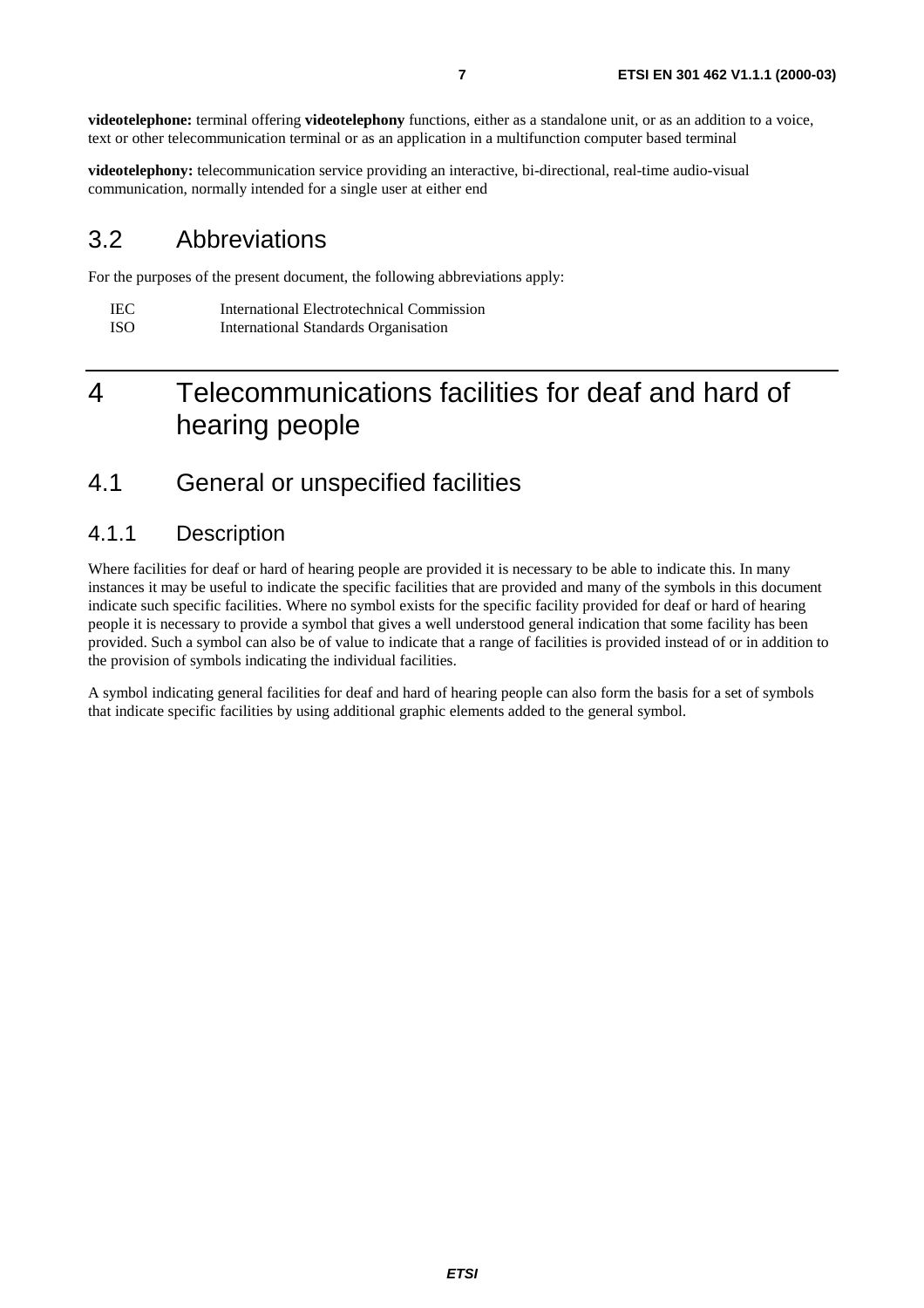# 4.1.2 Symbol

|                                                                                             | Symbole Graphique No. 17: Facilites en général pour<br>sourds et/ou malentendants    |            |
|---------------------------------------------------------------------------------------------|--------------------------------------------------------------------------------------|------------|
|                                                                                             | Graphical Symbol No. 1: General facilities for deaf and/or<br>hard of hearing people | EN 301 462 |
| SYMBOLE ORIGINAL<br>ORIGINAL SYMBOL<br>$(a = 50$ mm)                                        |                                                                                      |            |
| Dimensions réelles<br>hauteur $= 1,30$ a<br>largeur = $1,41$ a                              |                                                                                      |            |
| Real dimensions<br>height = $1,30$ a<br>width $= 1,41$ a                                    |                                                                                      |            |
| Application:<br>In telephony, for indicating a facility for deaf or hard of hearing people. |                                                                                      |            |
|                                                                                             |                                                                                      |            |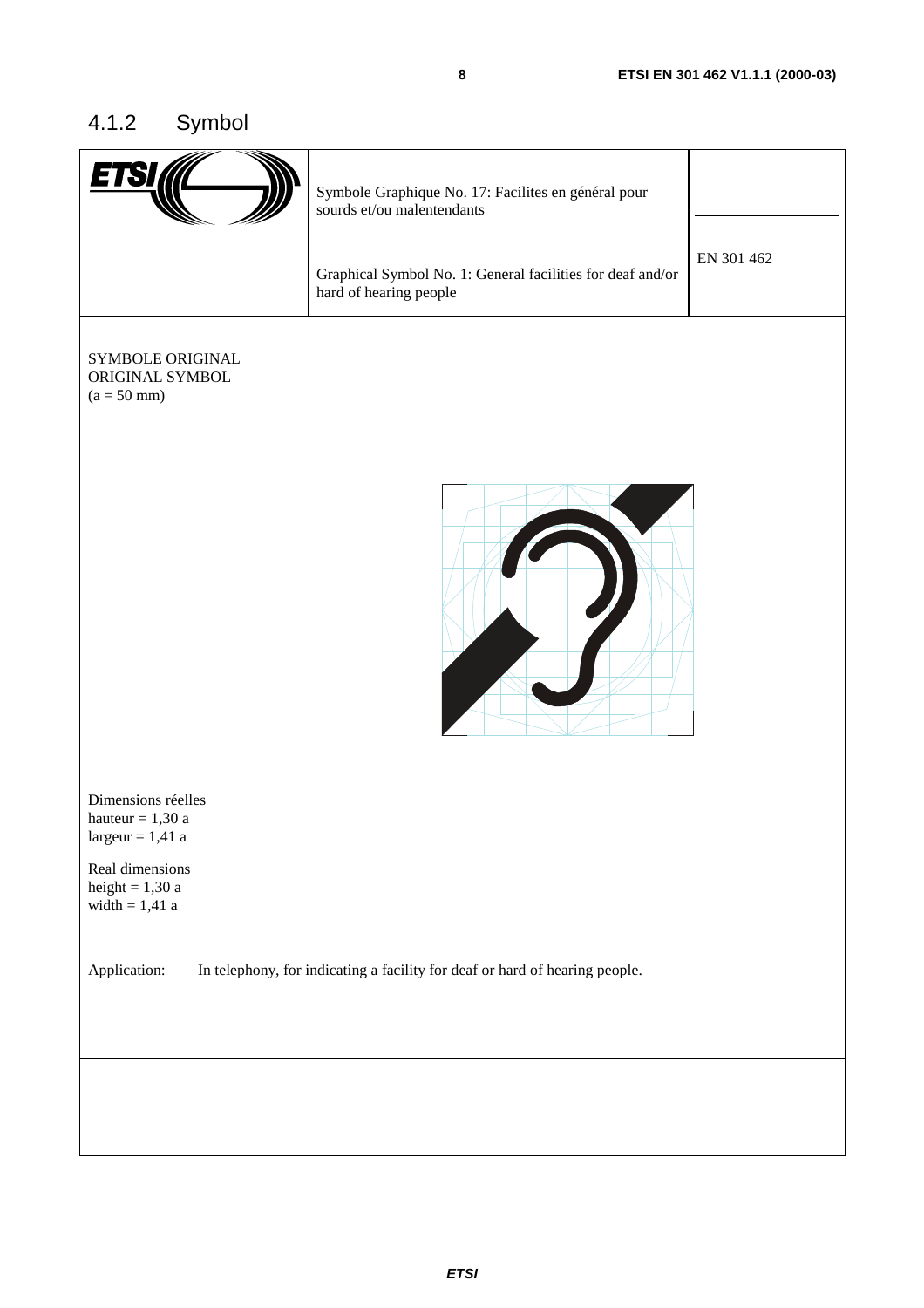# 4.2 Telephone Amplification

### 4.2.1 Description

The facility to control and vary the amplification of the incoming speech path within telecommunication terminals and intended to be of particular benefit to hard of hearing people.

ETS 300 488 [6] specifies characteristics of telephone sets that provide additional receive amplification for the benefit of hard of hearing people. This standard applies both to telephones that can be connected to the PSTN and the ISDN and there is no reason why similar requirements could not be applied to mobile or other terminals offering a speech path. The standard requires the telephone to have normal sending characteristics and, when the receiving gain is set to normal, normal receiving characteristics. The receiving frequency response is permitted to vary outside normal limits when the receiving loudness is set to be outside the normal range allowed by the relevant telephone specification. Gains of up to 20 dB are permitted and the possible use of voice switching for the prevention of instability is acknowledged. Unless provisions are made to prevent instability occurring, it is required that the telephone reverts to normal gain at the end of a call so as to prevent problems when the telephone is used by users with normal hearing.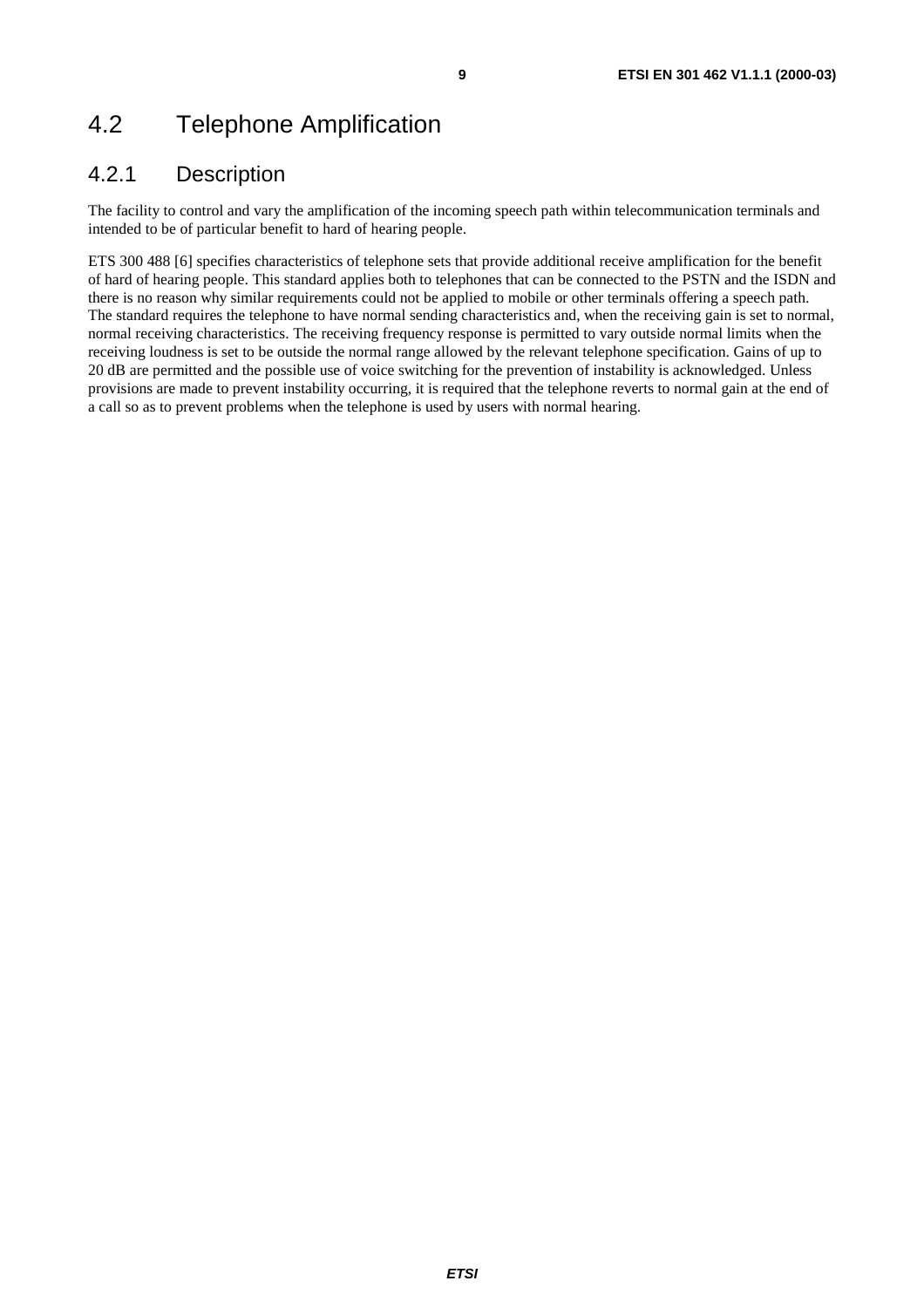### 4.2.2 Symbol

The symbol may be used to indicate:

- that the facility is provided on a telecommunication terminal;
- the specific control is used to vary the level of amplification.

|                                                                                                        | Symbole Graphique No. 9: Amplification (Téléphone) |            |  |
|--------------------------------------------------------------------------------------------------------|----------------------------------------------------|------------|--|
|                                                                                                        | Graphical Symbol No. 9: Telephone Amplification    | EN 301 462 |  |
| SYMBOLE ORIGINAL<br>ORIGINAL SYMBOL<br>$(a = 50$ mm)                                                   |                                                    |            |  |
| Dimensions réelles<br>hauteur = $1,30$ a<br>$largeur = 1,41$ a                                         |                                                    |            |  |
| Real dimensions<br>height = $1,30$ a<br>width $= 1,41$ a                                               |                                                    |            |  |
| In telecommunication, for indicating the facility to amplify the received speech path.<br>Application: |                                                    |            |  |
|                                                                                                        |                                                    |            |  |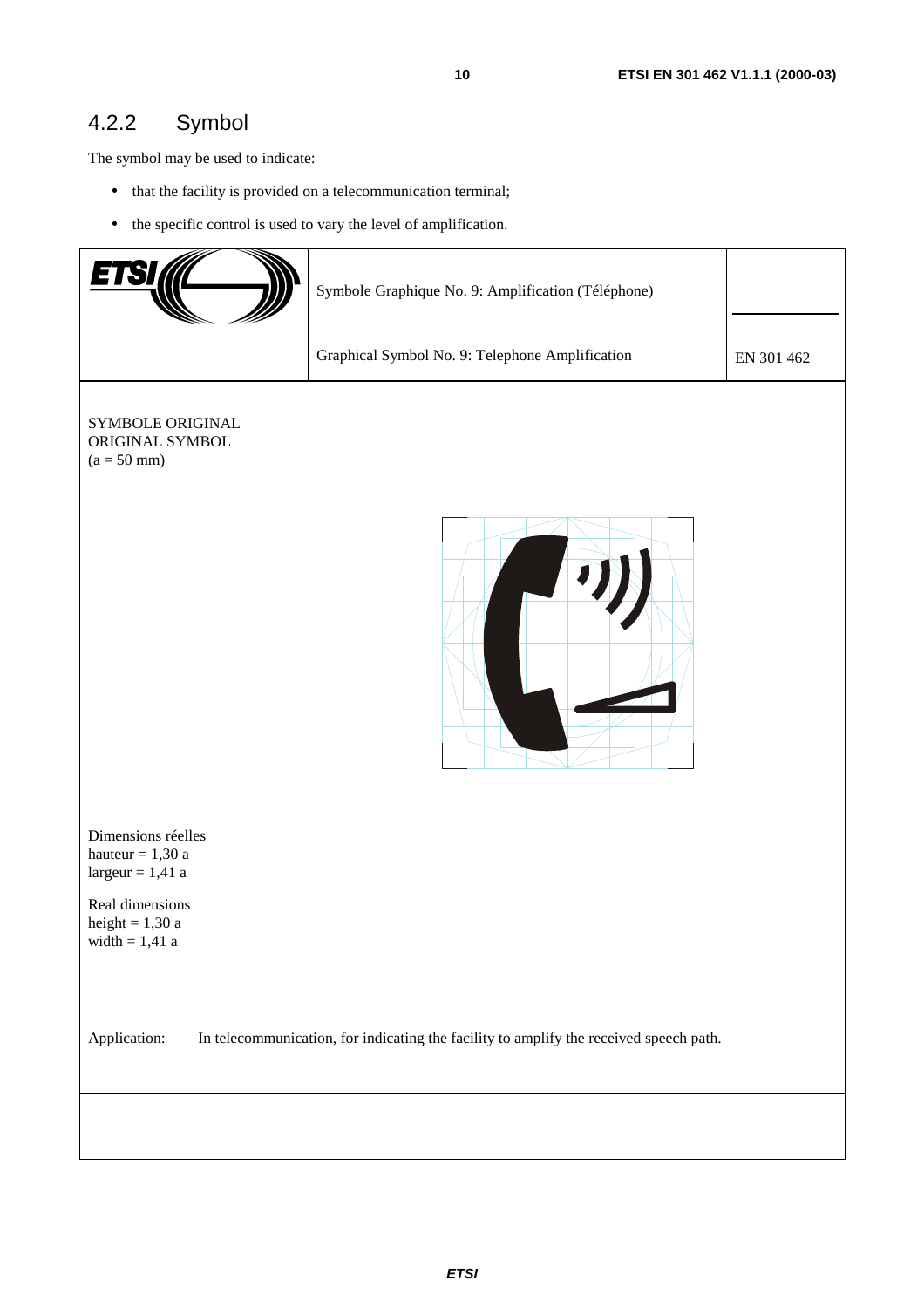### 4.3 Coupling

ITU-T defines coupling as the linkage between two systems whereby energy is transferred from one system to another (ITU-T Definition 02.53 [2]). For the purposes of this document the two systems involved may be:

- a telephone and a hearing aid;
- a public telecommunication terminal and a hearing aid;
- a telecommunication terminal and a portable text telephone or personal digital assistant (PDA) acting as a text telephone.

Consequently, for the purposes of this document the energy shall be in a form capable of conveying information.

### 4.3.1 Inductive Coupling

#### 4.3.1.1 Description

The most common form of coupling available in telephony terminals intended to benefit hard of hearing people using hearing aids. Typically, by using the alternating magnetic field created in an earphone presenting the received speech, and the close proximity of a coupling coil within a hearing aid. ETS 300 381 [5] defines the characteristics required within a telecommunication terminal offering inductive coupling.

Hearing aids provided with the means to switch between a coupling coil and the usual microphone pick up often use the letter "T" to indicate when the hearing aid is set to inductive coupling. See IEC 118-11 [9].

Although inductive coupling is almost always used to couple to hearing aids, the wording of the "Application" text in subclause 4.3.1.2 has been broadened to allow for the possibility that inductive coupling may also be used to couple to other devices designed to assist hard of hearing people.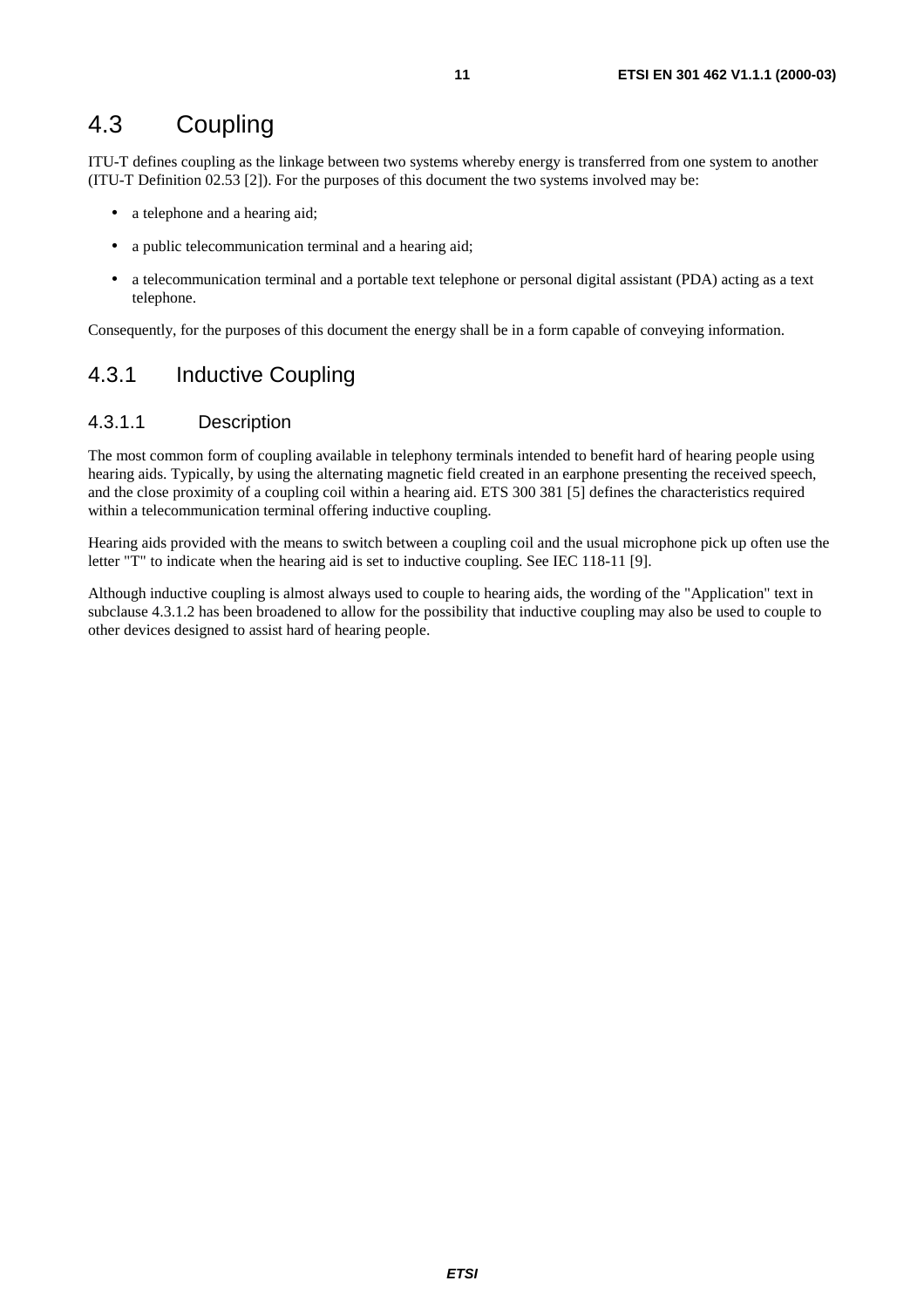#### 4.3.1.2 Symbol

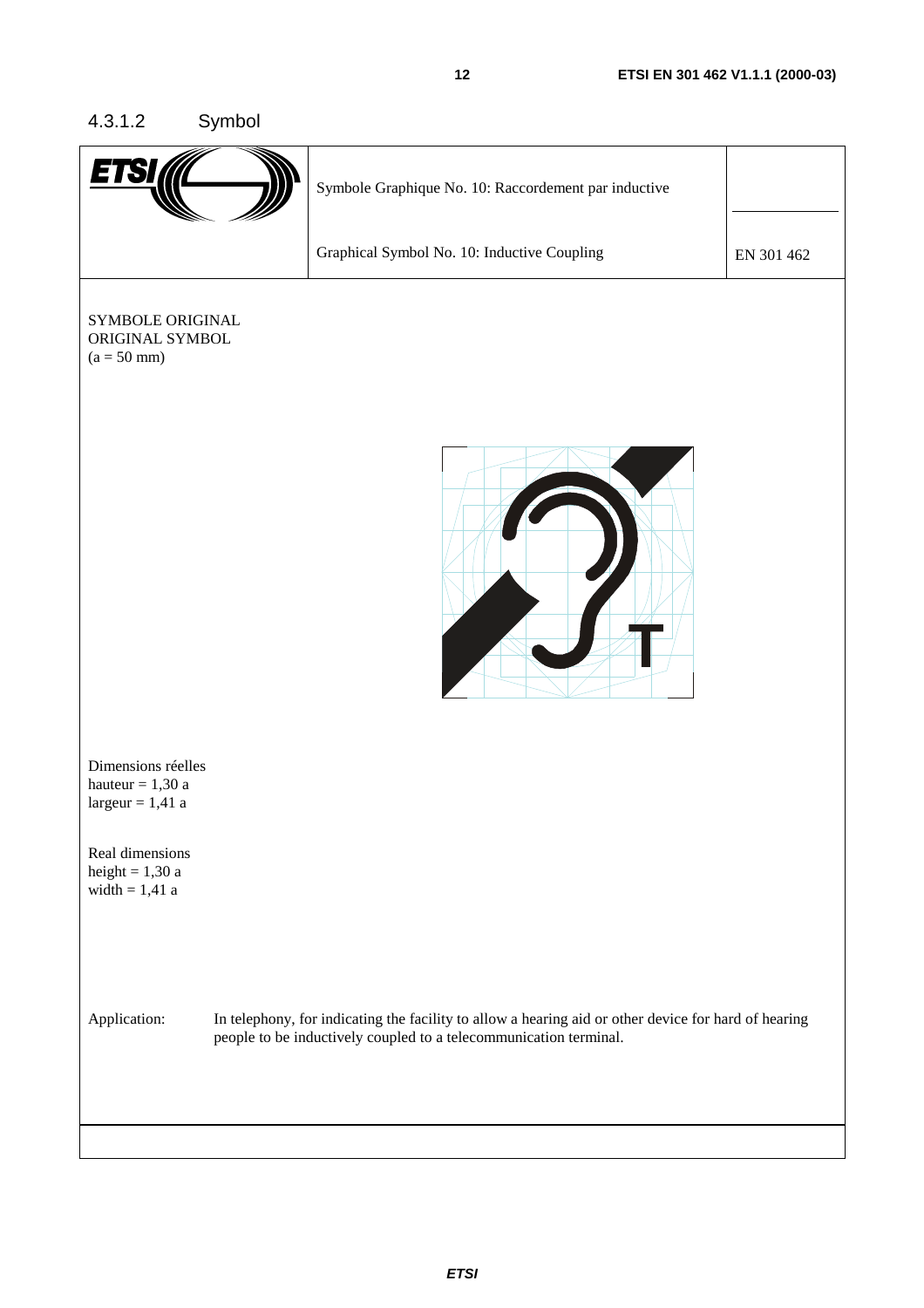### 4.3.2 Electrical Coupling

#### 4.3.2.1 Description

A possible alternative means for coupling the speech path between a telecommunication terminal and a hearing aid, by means of a direct wire connection. Typically restricted to body worn hearing aids. ETS 300 679 [7] defines the characteristics required within a telecommunication terminal offering electrical coupling to a hearing aid. IEC 118-11 [9] recommends the use of the letter "E" to indicate when the hearing aid is set to electrical coupling.

Electrical coupling may also be used between other devices and a telecommunication terminal, for example to connect a portable text telephone to a voice telephone. No specific standards exist which specify electrical coupling between telecommunication terminals and other assistive communication devices for hearing-impaired people.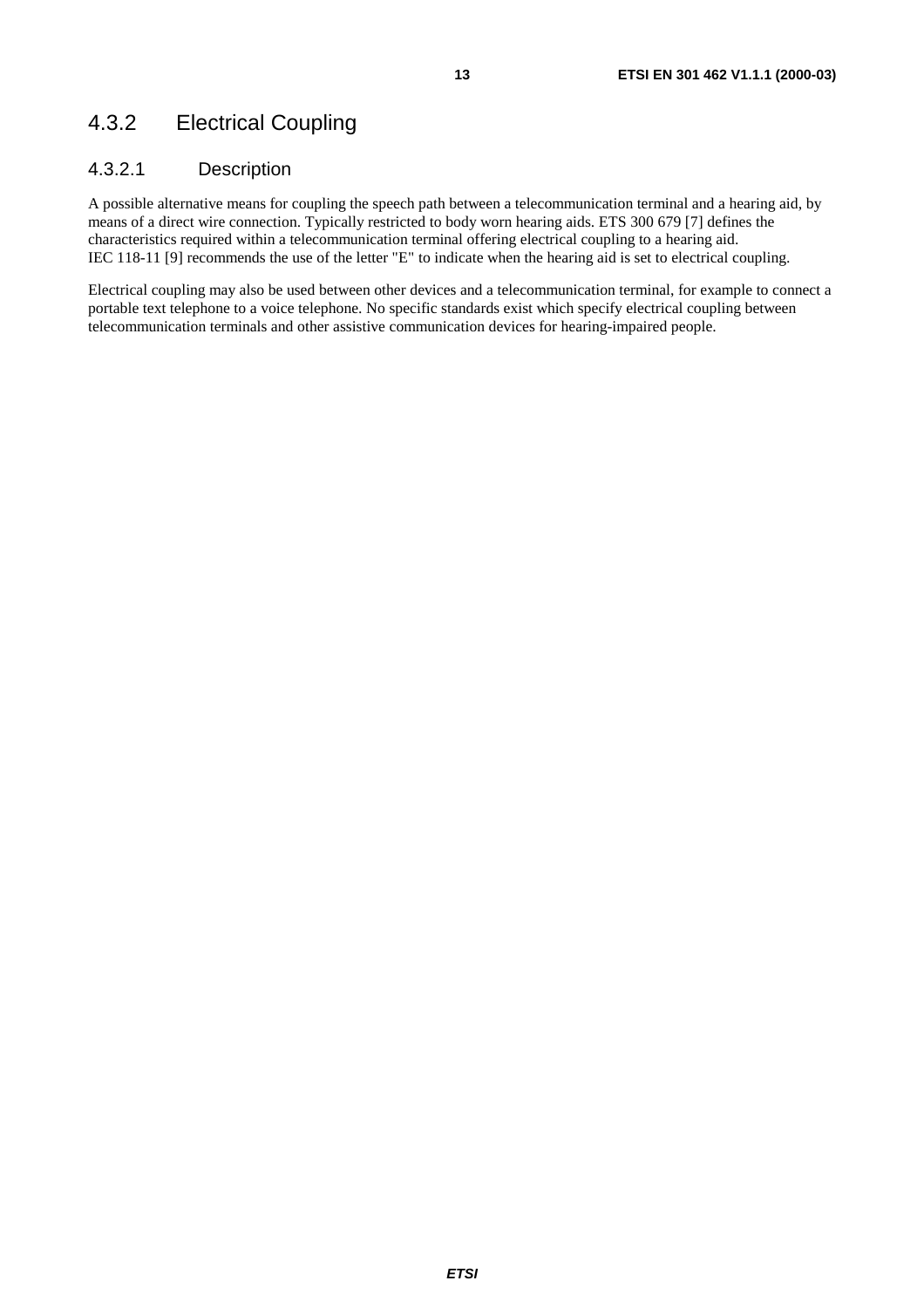#### 4.3.2.2 Symbol

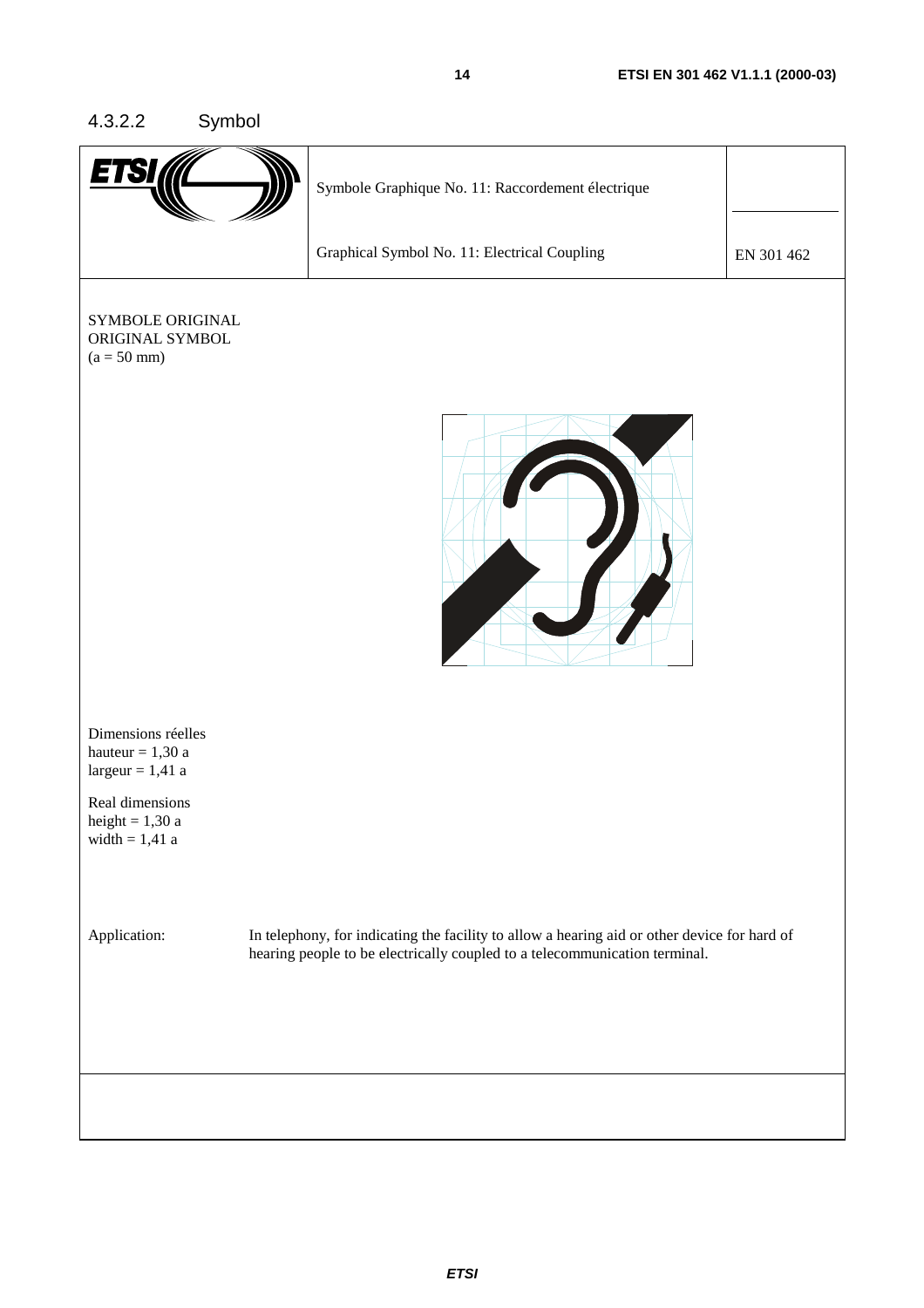# 4.4 Text Telephony

### 4.4.1 Description

Textphones are used by deaf persons to communicate with other textphone users or to make use of textphone relay services. A means of attaching Textphones is provided as a facility on some public payphones. The symbol in subclause 4.4.2 is designed to indicate the presence of a textphone facility.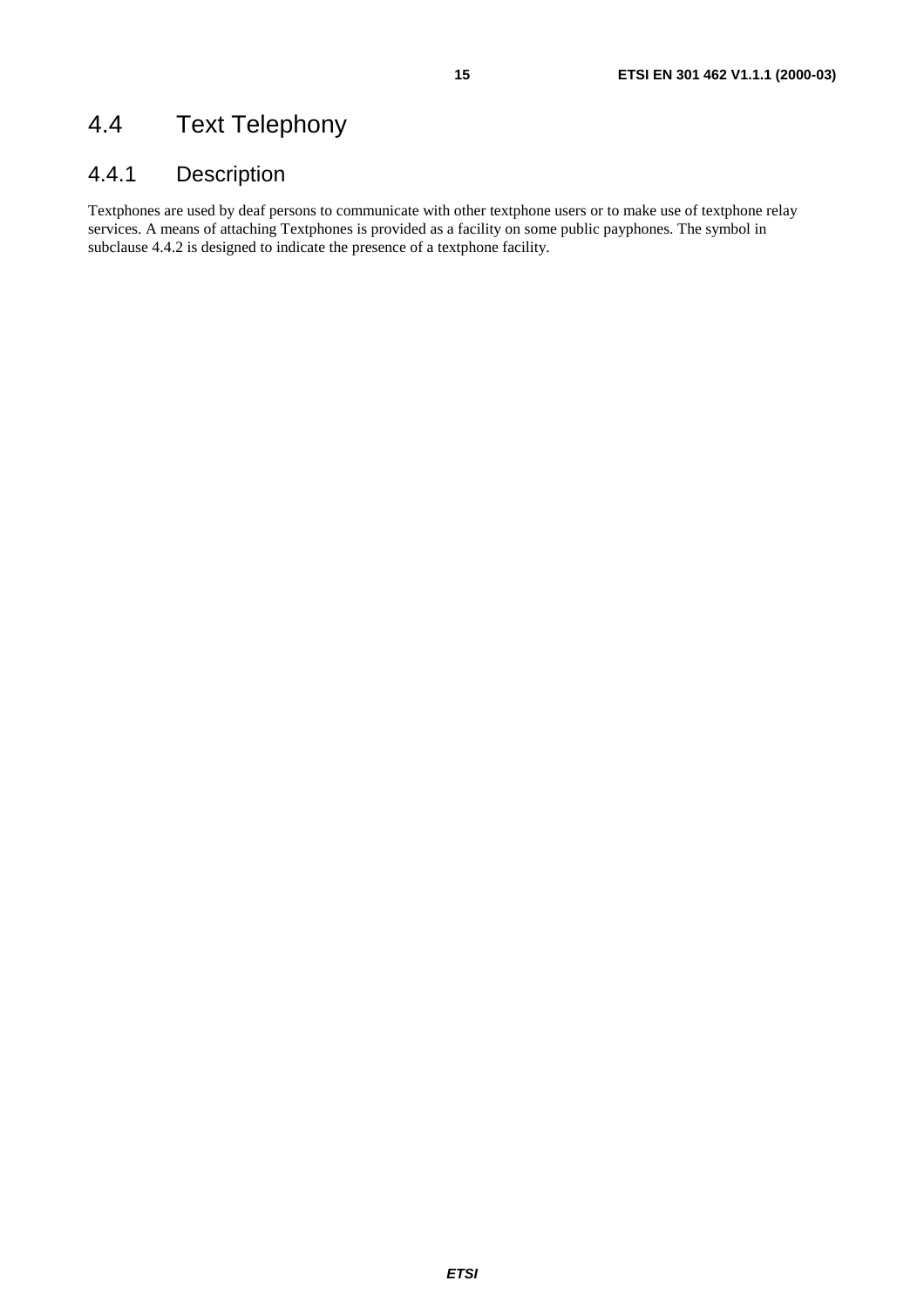### 4.4.2 Symbol

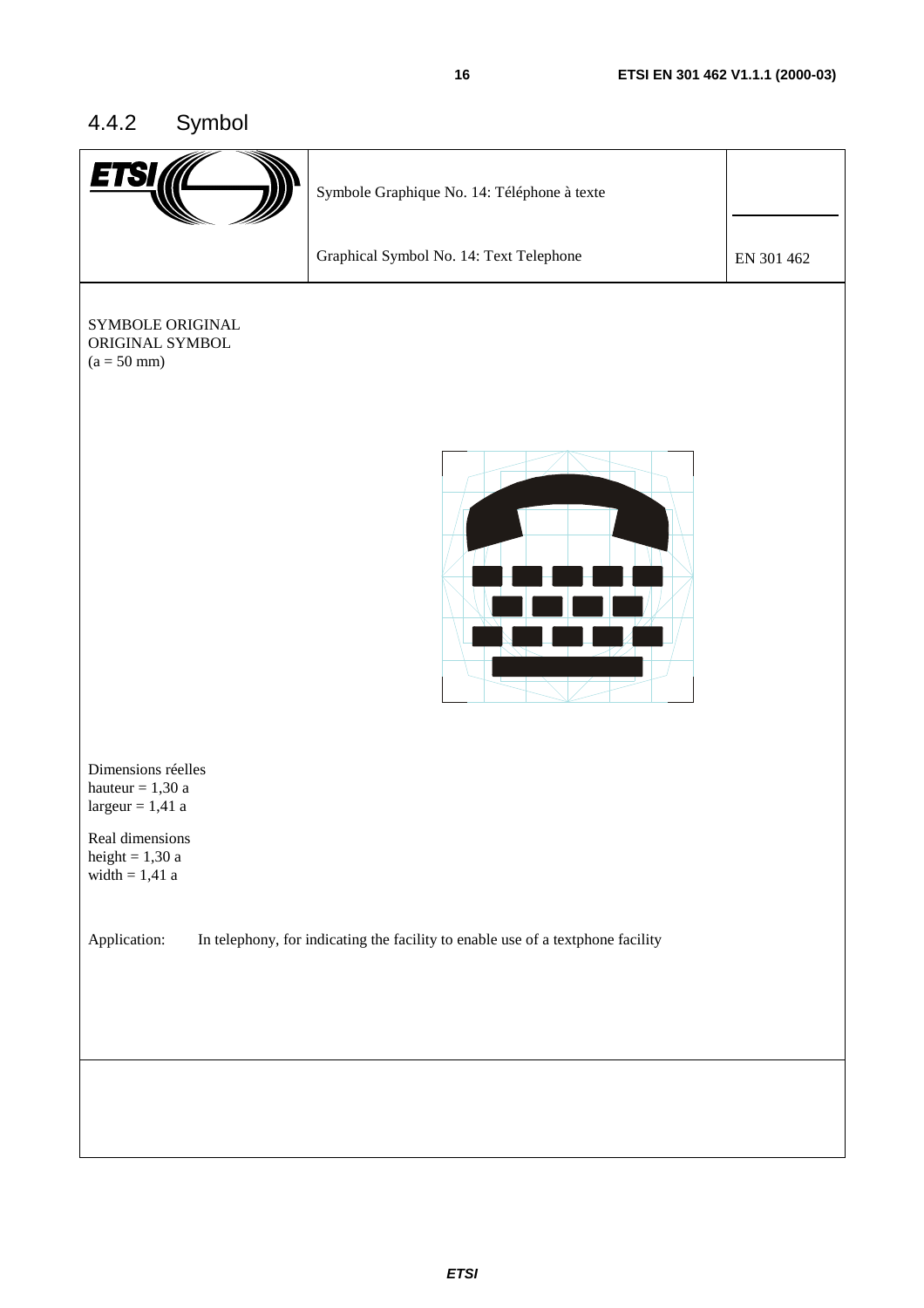### 4.5 Videotelephony

### 4.5.1 General Videotelephone

#### 4.5.1.1 Descriptions

Videotelephony can have a broad range of application for all people in society. Some videotelephones with appropriately high performance can be of use in lip-reading and the conveying of sign language. Unless these characteristics can be guaranteed and unless it is wished to indicate that these capabilities exist, it is necessary to be able to indicate that a videotelephone is available with unspecified capabilities. The symbol in subclause 4.5.1.2 is the one to be used when special facilities for lip-reading or sign language cannot be guaranteed.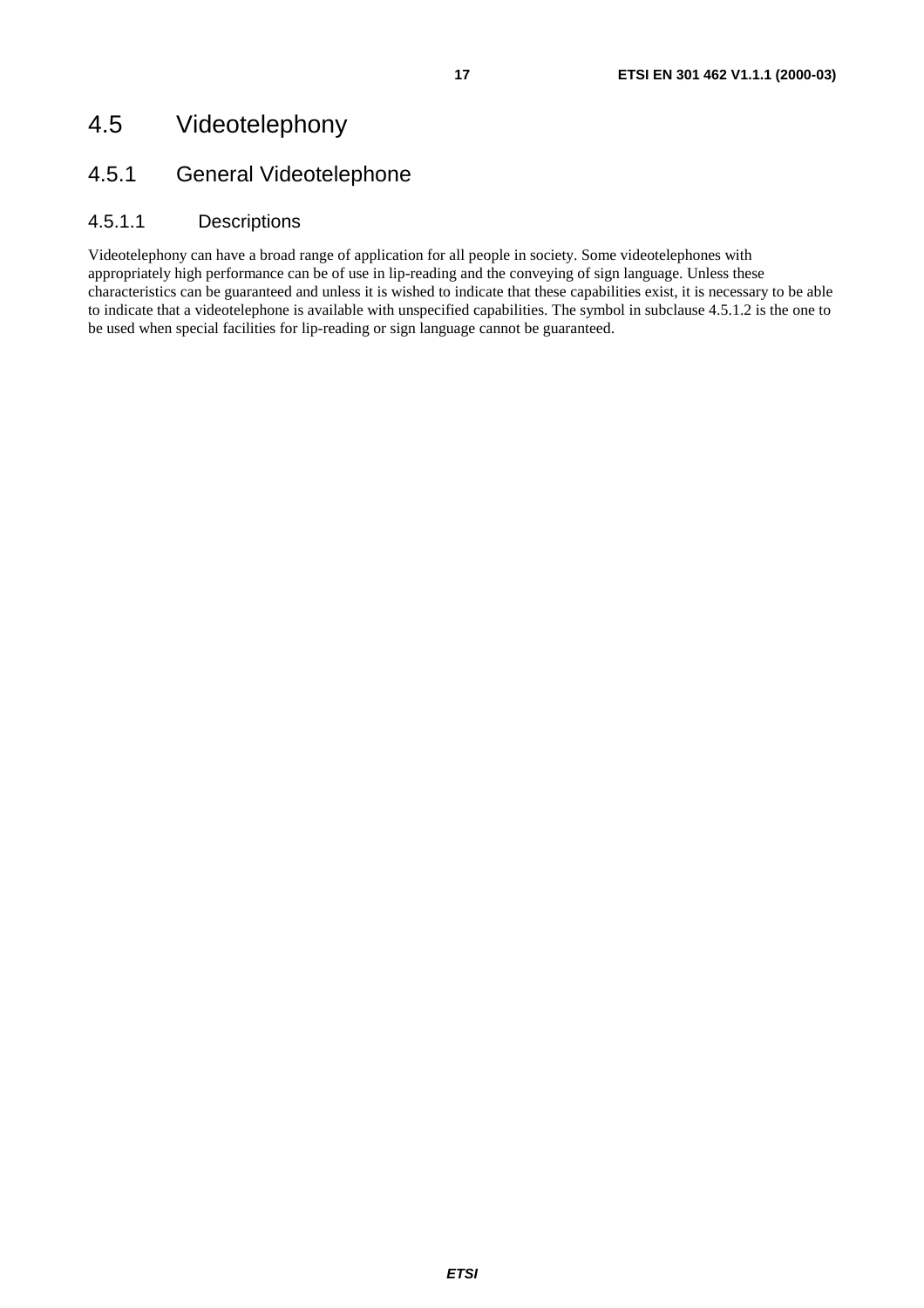#### 4.5.1.2 Symbol

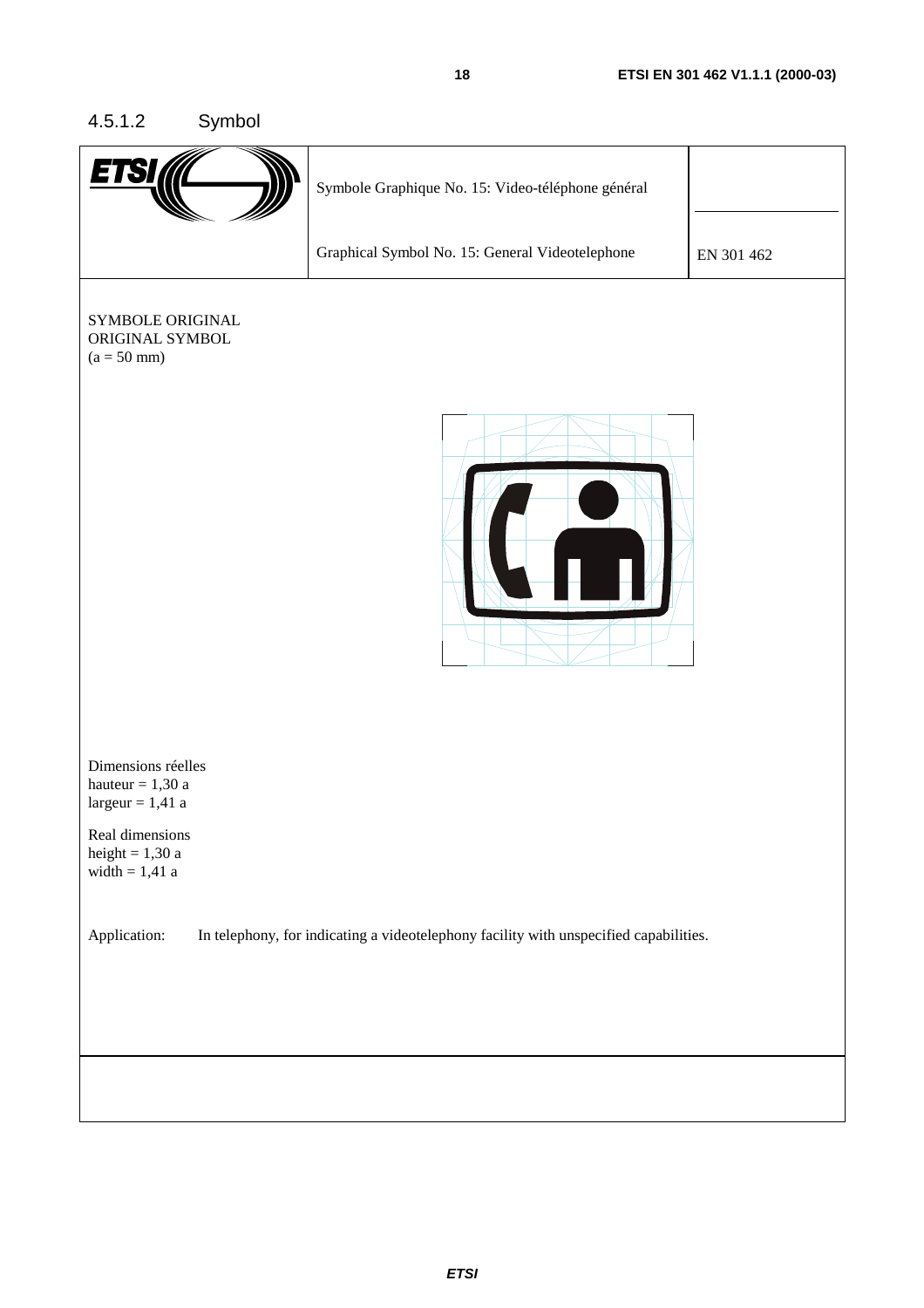### 4.5.2 Special Videotelephone for Signing and Lip-reading

#### 4.5.2.1 Description

The provision of a video facility on a telephone can provide a communication facility for the profoundly deaf who are unable to benefit from the use of a hearing aid and for whom sign language is their mother tongue. It can also be a powerful aid for hearing impaired users who gain additional clues to speech perception by viewing the face of the speaker for lip reading. The ability to see the talker thus provides the potential both for the use of sign language and lip-reading.

The quality of picture obtained from videotelephones is not always suitable for lip-reading or signing due both to the excessive delay and to the low frame rate. Where these parameters exceed the required minimum values the videotelephone can be said to be suitable for signing and lip-reading. The symbol in subclause 4.5.2.2 is the one to be used when it is guaranteed that these minimum performance values will be exceeded.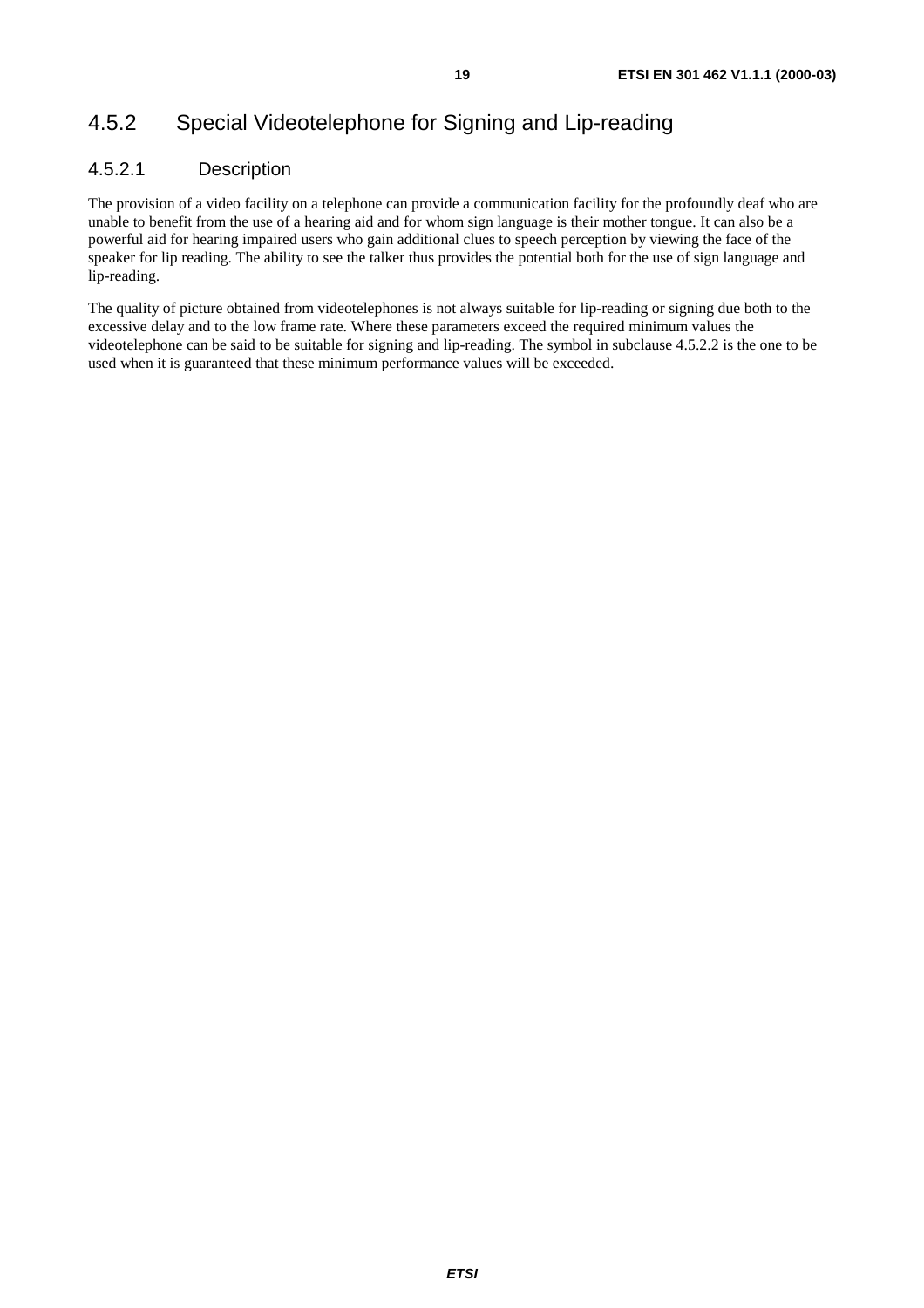### 4.5.2.2 Symbol

|                                                                | Symbole Graphique No. 16: Video-téléphone - Langue<br>des signes et/ou Lecture labiale<br>Graphical Symbol No. 16: Videotelephone for Signing | EN 301 462 |
|----------------------------------------------------------------|-----------------------------------------------------------------------------------------------------------------------------------------------|------------|
|                                                                | and Lip-reading                                                                                                                               |            |
|                                                                |                                                                                                                                               |            |
| SYMBOLE ORIGINAL<br>ORIGINAL SYMBOL<br>$(a = 50$ mm)           |                                                                                                                                               |            |
|                                                                |                                                                                                                                               |            |
|                                                                |                                                                                                                                               |            |
| Dimensions réelles<br>hauteur = $1,30$ a<br>$largeur = 1,41$ a |                                                                                                                                               |            |
| Real dimensions<br>height = $1,30$ a<br>width $= 1,41$ a       |                                                                                                                                               |            |
| Application:                                                   | In telephony, for indicating a videotelephony facility suitable for effective communication using<br>sign language or lip-reading             |            |
|                                                                |                                                                                                                                               |            |